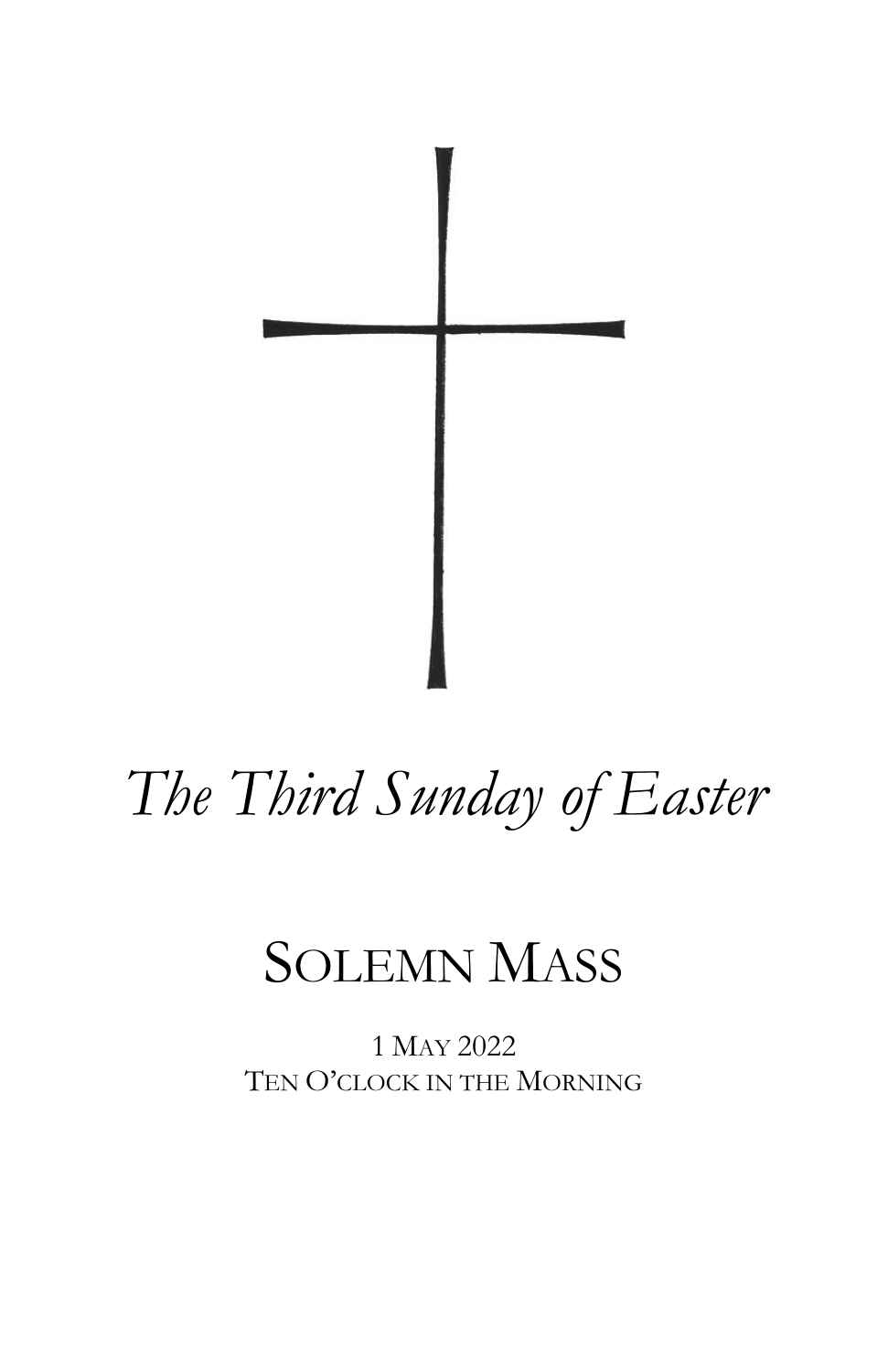# *Saint John's Church, Mobile*

Welcome to Saint John's. Since its founding in 1853 Saint John's has been an Episcopal parish church in the heart of Mobile. From our beginning worship has been central to our common life. Originally located ten streets West of Christ Church, Saint John's moved to its current location in 1956, to what was then nearly at the city limits. If you are interested in learning more about Saint John's or becoming a member of our parish community, please speak with one of the clergy or call the parish office at (251) 479-5474. Saint John's can be found on the Internet at [www.stjohnsmobile.org.](http://www.stjohnsmobile.org/)

# *About the Mass*

The Church celebrates the resurrection with a feast of fifty days. On Fridays in Eastertide special acts of discipline and self-denial commemorating the crucifixion of the Lord are not practiced. "Alleluia" is sung repeatedly during our liturgies. The Paschal Candle burns throughout Eastertide.

> **THE FLOWERS ON THE ALTAR** are given by Ron Waites to the glory of God and in loving memory of Donna Waites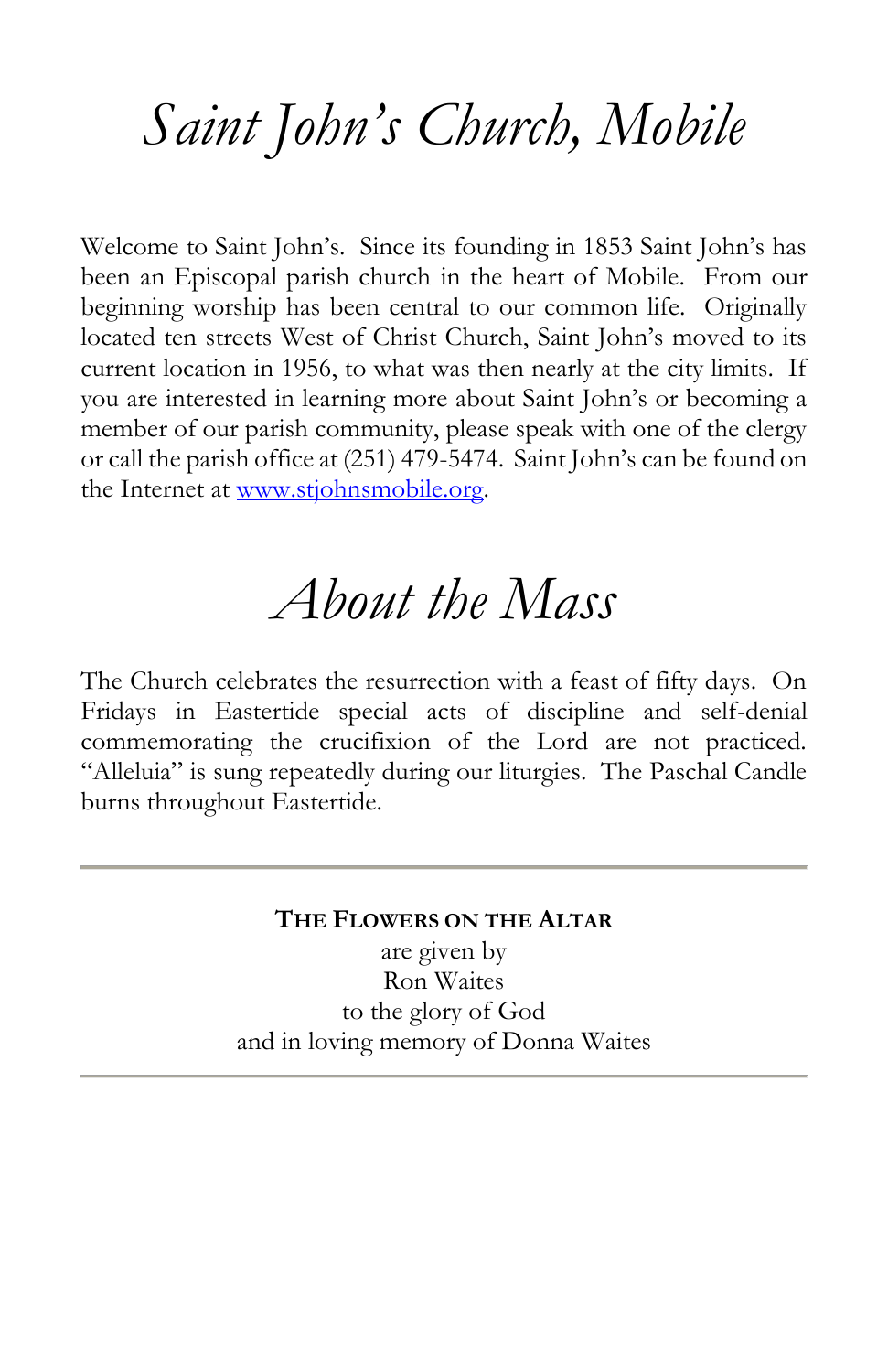# **Prelude**

# **THE ENTRANCE RITE**

#### **Entrance Song**

*All stand as the organ begins the introduction to the entrance hymn. The Congregation sings the hymn as the choir and ministers of the assembly move to the chancel.*

#### **Hymn 188** *Savannah*

Love's redeeming work is done

#### **Opening Acclamation**

*Celebrant* Alleluia. Christ is risen. *People* The Lord is risen indeed. Alleluia.

*The Congregation sings* Pascha nostrum*.*

**Hymn S47** *William Henry Walter (1825-1893)*

Christ our Passover

*The people remain standing for the Collect of the Day.*

# **The Collect of the Day** BCP p. 224

*Celebrant* The Lord be with you. *People* And also with you. *Celebrant* Let us pray.

> O God, whose blessed Son made himself known to his disciples in the breaking of bread: Open the eyes of our faith, that we may behold him in all his redeeming work; who lives and reigns with you, in the unity of the Holy Spirit, one God, now and for ever. *Amen.*

# **THE LITURGY OF THE WORD**

#### **The Lessons**

*The People are seated.*

*The first Lesson,* Acts 9:1-6(7-20)*, is now read*

Saul, still breathing threats and murder against the disciples of the Lord, went to the high priest <sup>2</sup> and asked him for letters to the synagogues at Damascus, so that if he found any belonging to the Way, men or women, he might bring them bound to Jerusalem. <sup>3</sup> Now as he journeyed he approached Damascus, and suddenly a light from heaven flashed about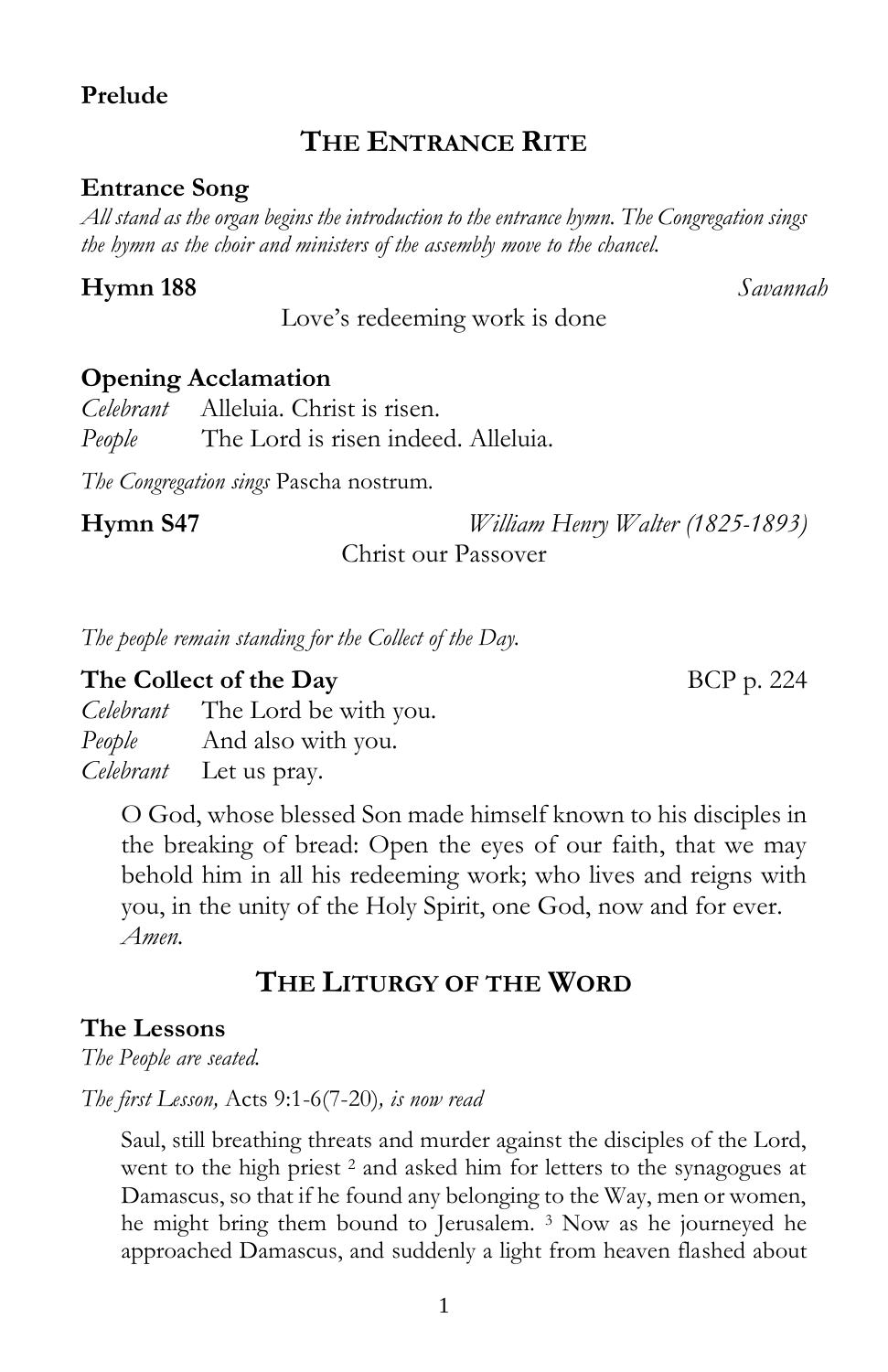him. <sup>4</sup> And he fell to the ground and heard a voice saying to him, "Saul, Saul, why do you persecute me?" <sup>5</sup> And he said, "Who are you, Lord?" And he said, "I am Jesus, whom you are persecuting; <sup>6</sup> but rise and enter the city, and you will be told what you are to do." <sup>7</sup> The men who were traveling with him stood speechless, hearing the voice but seeing no one. <sup>8</sup> Saul arose from the ground; and when his eyes were opened, he could see nothing; so they led him by the hand and brought him into Damascus. <sup>9</sup> And for three days he was without sight, and neither ate nor drank. <sup>10</sup> Now there was a disciple at Damascus named Ananias. The Lord said to him in a vision, "Ananias." And he said, "Here I am, Lord." <sup>11</sup> And the Lord said to him, "Rise and go to the street called Straight, and inquire in the house of Judas for a man of Tarsus named Saul; for behold, he is praying, <sup>12</sup> and he has seen a man named Ananias come in and lay his hands on him so that he might regain his sight."<sup>13</sup> But Ananias answered, "Lord, I have heard from many about this man, how much evil he has done to thy saints at Jerusalem; <sup>14</sup> and here he has authority from the chief priests to bind all who call upon thy name." <sup>15</sup> But the Lord said to him, "Go, for he is a chosen instrument of mine to carry my name before the Gentiles and kings and the sons of Israel; <sup>16</sup> for I will show him how much he must suffer for the sake of my name." <sup>17</sup> So Ananias departed and entered the house. And laying his hands on him he said, "Brother Saul, the Lord Jesus who appeared to you on the road by which you came, has sent me that you may regain your sight and be filled with the Holy Spirit." <sup>18</sup> And immediately something like scales fell from his eyes and he regained his sight. Then he rose and was baptized, <sup>19</sup> and took food and was strengthened. For several days he was with the disciples at Damascus. <sup>20</sup> And in the synagogues immediately he proclaimed Jesus, saying, "He is the Son of God."

*The Reader concludes*

The Word of the Lord. *People* Thanks be to God.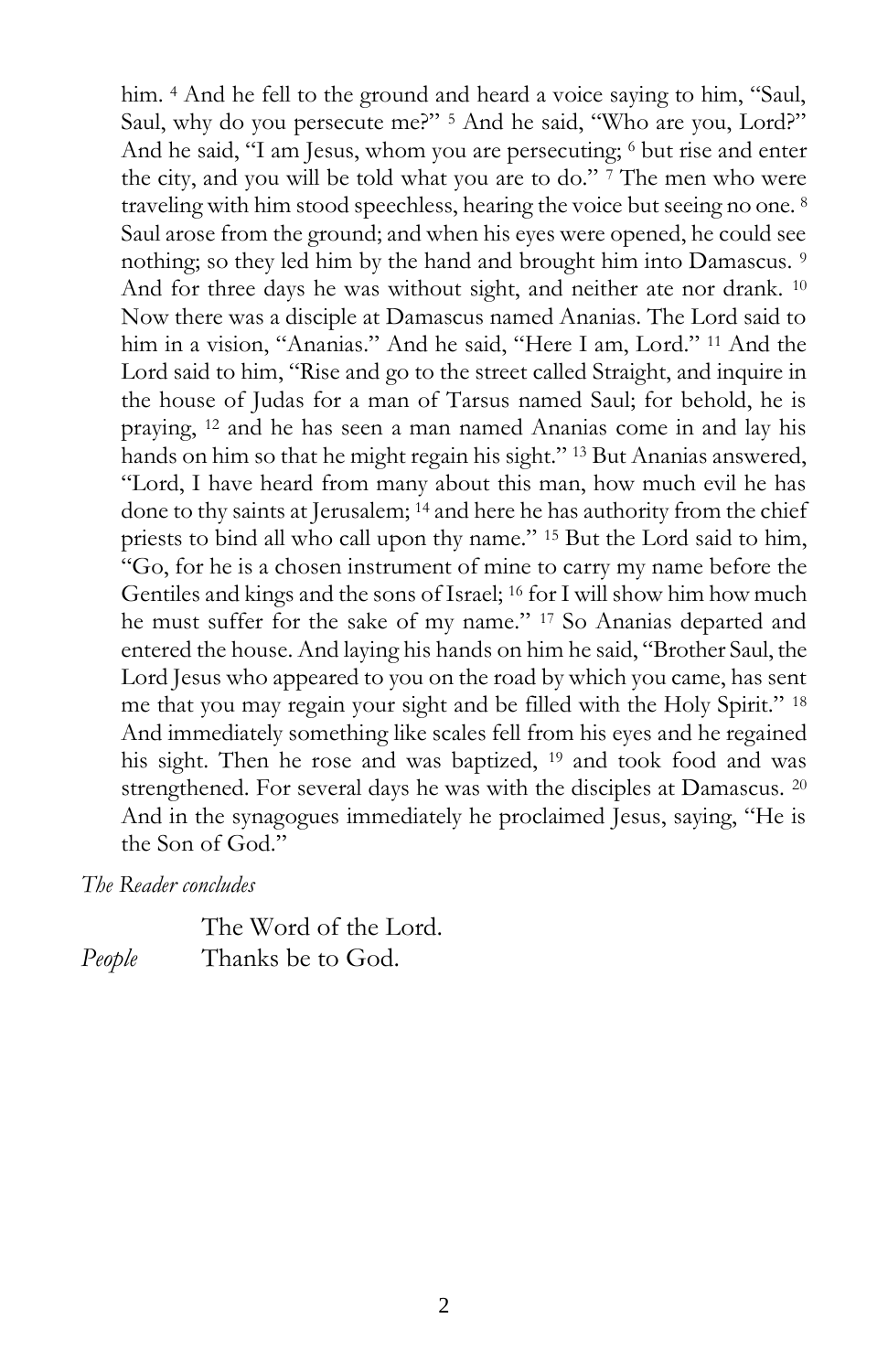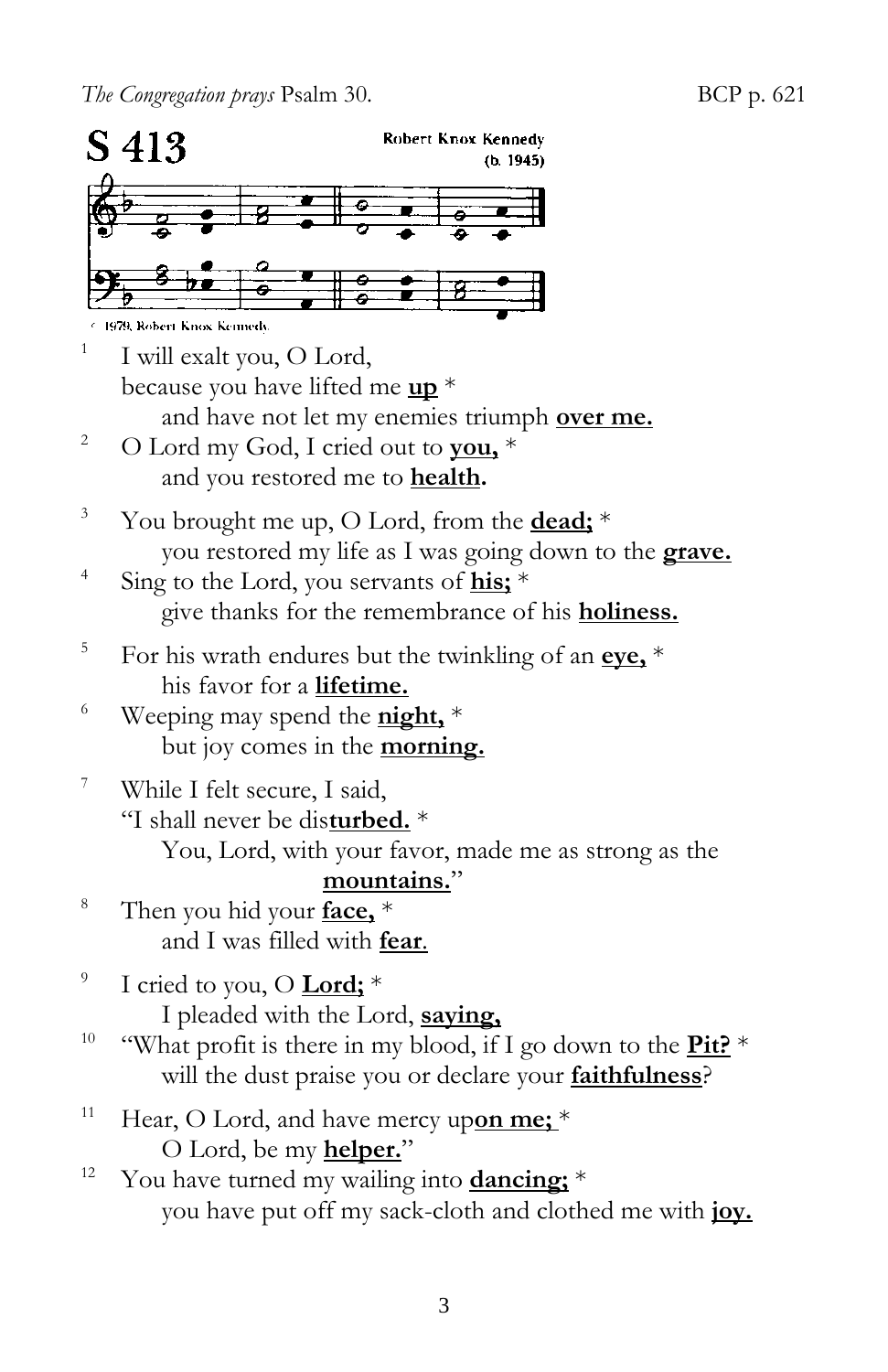## *Second half of chant:*

# <sup>13</sup> Therefore my heart sings to you without **ceasing;** \* O Lord my God, I will give you thanks for **ever.**

*The second lesson,* Revelation 5:11-14*, is now read*

Then I looked, and I heard around the throne and the living creatures and the elders the voice of many angels, numbering myriads of myriads and thousands of thousands, <sup>12</sup> saying with a loud voice, "Worthy is the Lamb who was slain, to receive power and wealth and wisdom and might and honor and glory and blessing!" <sup>13</sup> And I heard every creature in heaven and on earth and under the earth and in the sea, and all therein, saying, "To him who sits upon the throne and to the Lamb be blessing and honor and glory and might for ever and ever!" <sup>14</sup> And the four living creatures said, "Amen!" and the elders fell down and worshiped.

*The Reader concludes*

The Word of the Lord. *People* Thanks be to God.

# **The Holy Gospel**

*All Stand. The Cantor intones the Alleluia and the people repeat it. The Cantor sings the versicle, after which the people sing the Alleluia.*



*Cantor* Christ being raised from the dead will never die again; \* death no longer has dominion over him.

*The Minister proclaims the Gospel, first saying*

The Lord be with you.

*People* And also with you.

*Minister*  $\mathbb F$  The Holy Gospel of our Lord Jesus Christ according to John.



People Glo-ry to you, Lord Christ.

*The appointed Gospel,* John 21:1-19*, is now proclaimed.*

Jesus revealed himself again to the disciples by the Sea of Tiberias; and he revealed himself in this way. <sup>2</sup> Simon Peter, Thomas called the Twin,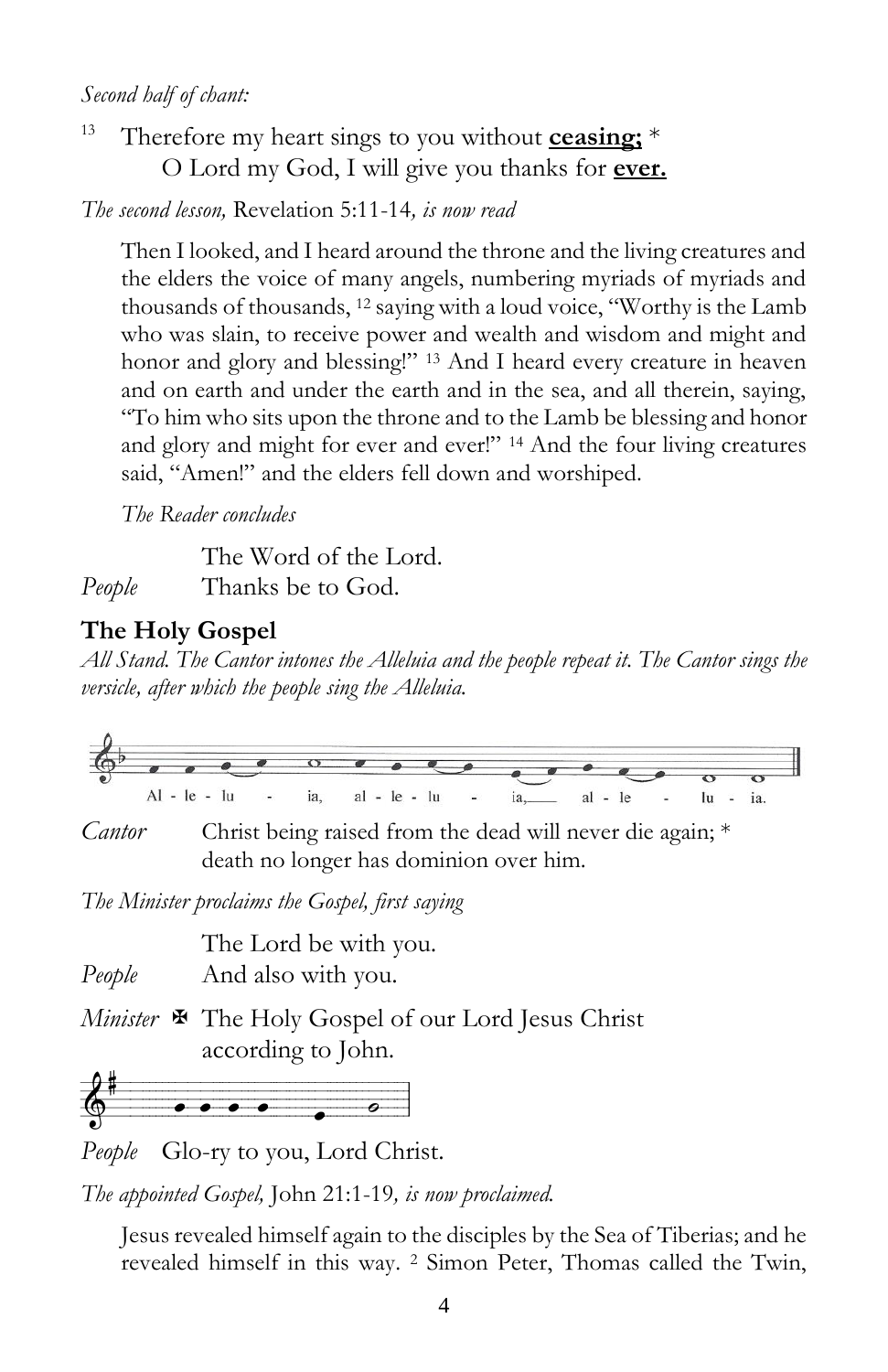Nathanael of Cana in Galilee, the sons of Zebedee, and two others of his disciples were together. <sup>3</sup> Simon Peter said to them, "I am going fishing." They said to him, "We will go with you." They went out and got into the boat; but that night they caught nothing. <sup>4</sup> Just as day was breaking, Jesus stood on the beach; yet the disciples did not know that it was Jesus. <sup>5</sup> Jesus said to them, "Children, have you any fish?" They answered him, "No." <sup>6</sup> He said to them, "Cast the net on the right side of the boat, and you will find some." So they cast it, and now they were not able to haul it in, for the quantity of fish. <sup>7</sup> That disciple whom Jesus loved said to Peter, "It is the Lord!" When Simon Peter heard that it was the Lord, he put on his clothes, for he was stripped for work, and sprang into the sea. <sup>8</sup> But the other disciples came in the boat, dragging the net full of fish, for they were not far from the land, but about a hundred yards off. <sup>9</sup> When they got out on land, they saw a charcoal fire there, with fish lying on it, and bread. <sup>10</sup> Jesus said to them, "Bring some of the fish that you have just caught." <sup>11</sup> So Simon Peter went aboard and hauled the net ashore, full of large fish, a hundred and fifty-three of them; and although there were so many, the net was not torn. <sup>12</sup> Jesus said to them, "Come and have breakfast." Now none of the disciples dared ask him, "Who are you?" They knew it was the Lord. <sup>13</sup> Jesus came and took the bread and gave it to them, and so with the fish. <sup>14</sup> This was now the third time that Jesus was revealed to the disciples after he was raised from the dead. <sup>15</sup> When they had finished breakfast, Jesus said to Simon Peter, "Simon, son of John, do you love me more than these?" He said to him, "Yes, Lord; you know that I love you." He said to him, "Feed my lambs." <sup>16</sup> A second time he said to him, "Simon, son of John, do you love me?" He said to him, "Yes, Lord; you know that I love you." He said to him, "Tend my sheep." <sup>17</sup> He said to him the third time, "Simon, son of John, do you love me?" Peter was grieved because he said to him the third time, "Do you love me?" And he said to him, "Lord, you know everything; you know that I love you." Jesus said to him, "Feed my sheep. <sup>18</sup> Truly, truly, I say to you, when you were young, you girded yourself and walked where you would; but when you are old, you will stretch out your hands, and another will gird you and carry you where you do not wish to go." <sup>19</sup> (This he said to show by what death he was to glorify God.) And after this he said to him, "Follow me."

*After the Gospel, the Minister says*

The Gospel of the Lord.



People Praise to you, Lord Christ.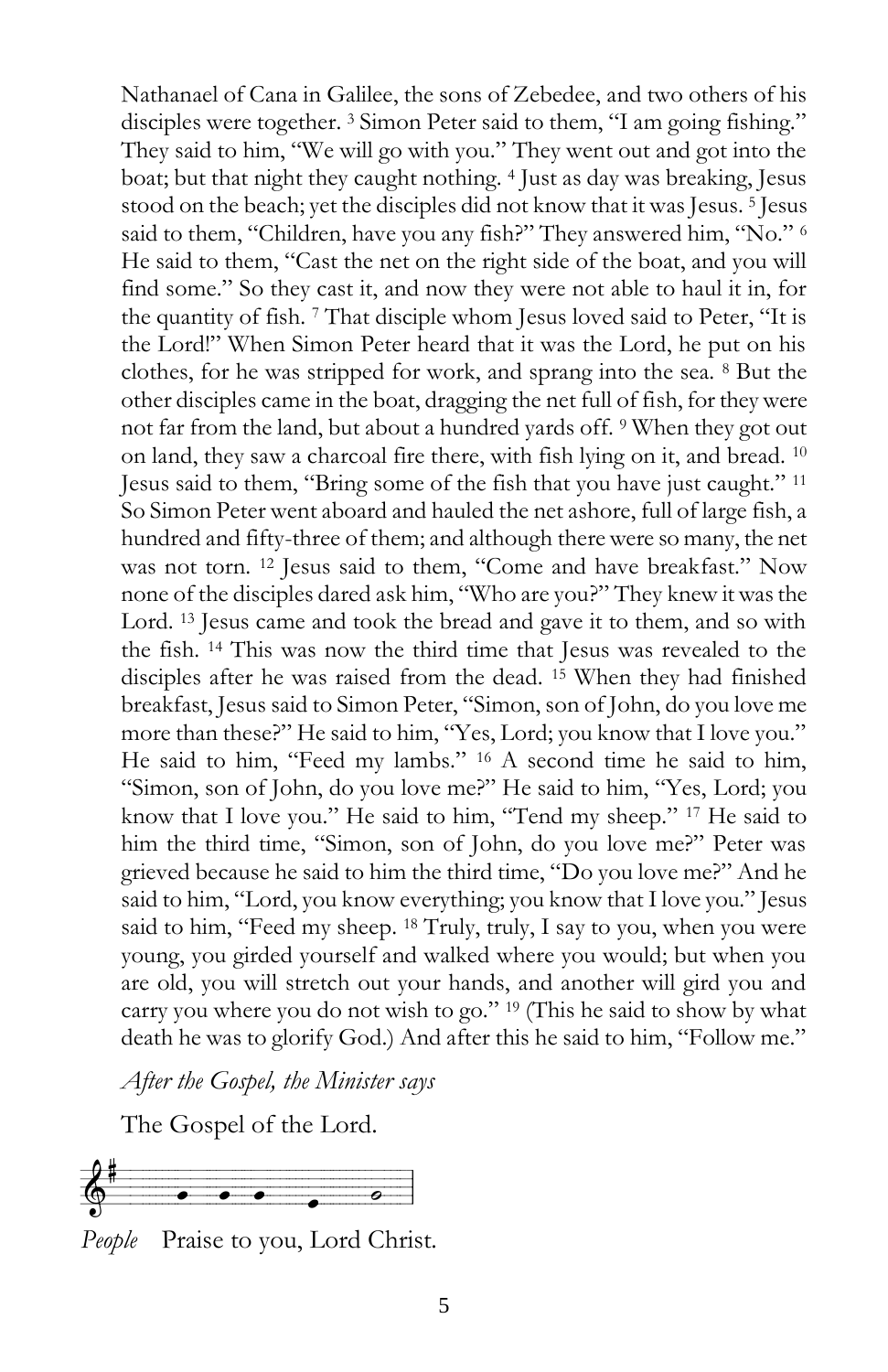#### **The Nicene Creed** BCP p. 358

*The people stand as the Celebrant stands and all join in saying:*

We believe in one God, the Father, the Almighty, maker of heaven and earth, of all that is, seen and unseen. We believe in one Lord, Jesus Christ, the only Son of God, eternally begotten of the Father, God from God, Light from Light, true God from true God, begotten, not made, of one Being with the Father. Through him all things were made. For us and for our salvation he came down from heaven: by the power of the Holy Spirit he became incarnate from the Virgin Mary, and was made man. For our sake he was crucified under Pontius Pilate; he suffered death and was buried. On the third day he rose again in accordance with the Scriptures; he ascended into heaven and is seated at the right hand of the Father. He will come again in glory to judge the living and the dead, and his kingdom will have no end. We believe in the Holy Spirit, the Lord, the giver of life, who proceeds from the Father. With the Father and the Son he is worshiped and glorified. He has spoken through the Prophets. We believe in one holy catholic and apostolic Church. We acknowledge one baptism for the forgiveness of sins. We look for the resurrection of the dead, and the life of the world to come. Amen.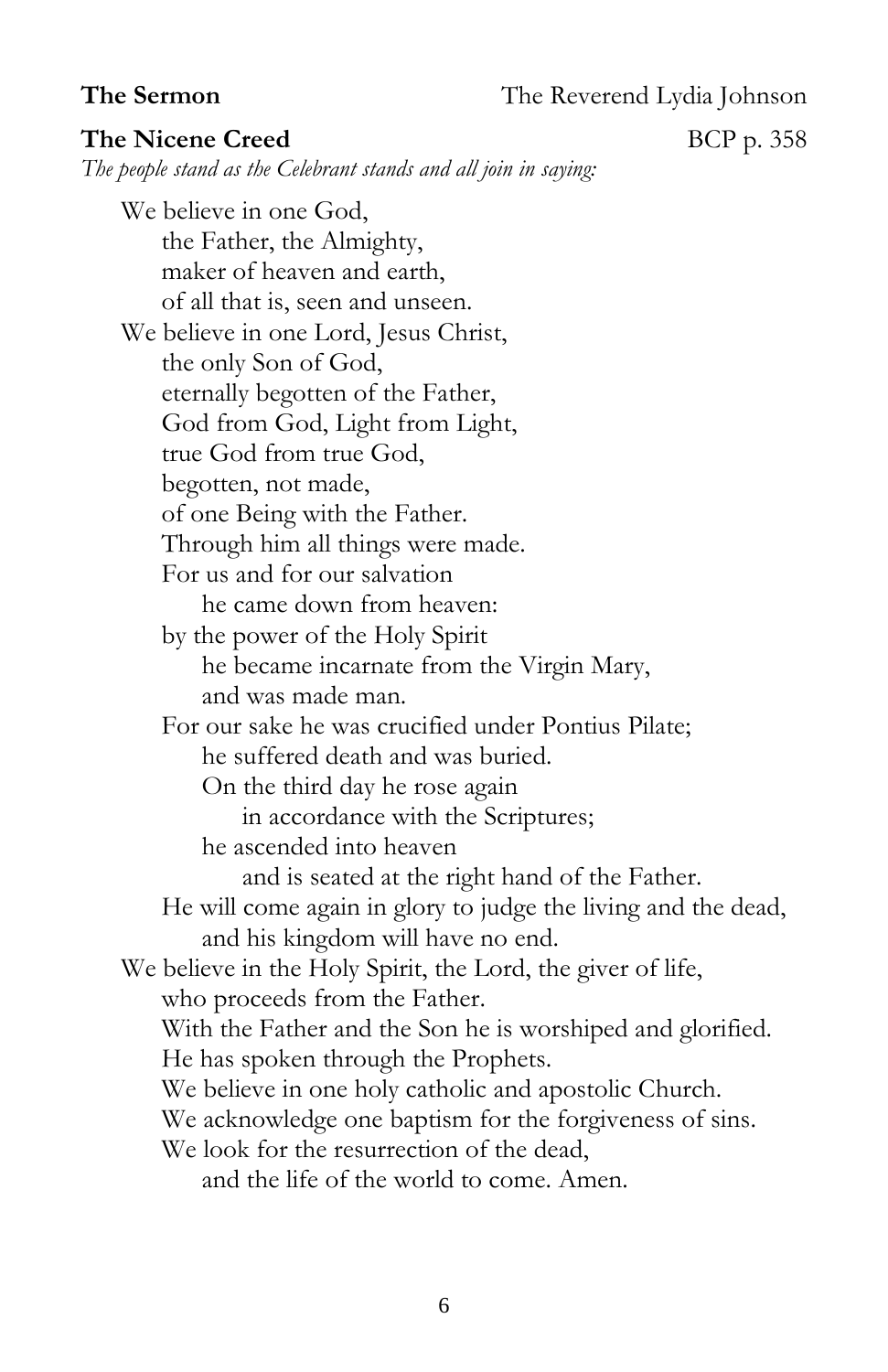# **The Prayers of the People**

*All remain standing. A minister bids the prayers of the assembly. At the end of each petition the people say, "*Hear our prayer*." The Celebrant adds a concluding collect.*

**The Peace** BCP p. 332

*All stand. The Celebrant says to the people*

The peace of the Lord be always with you.

*People*: And also with you.

*The Ministers and People greet one another in the name of the Lord.*

# **THE LITURGY OF THE EUCHARIST**

# **The Preparation of the Gifts**

*The Congregation is seated for the Offertory.* 

# **Offertory** *Alan Bullard (b. 1947)*

Jesus Christ the Apple Tree

*The Congregation stands and sings the Presentation Hymn while the ushers bring forward the people's gifts of bread, wine and money.*

# **Hymn 644** *St Peter*

How sweet the Name of Jesus sounds

# **The Great Thanksgiving** BCP p. 367

*The people remain standing. The Celebrant faces them and says*

| <i>Celebrant</i> The Lord be with you.                   |
|----------------------------------------------------------|
| <i>People</i> And also with you.                         |
| Celebrant Lift up your hearts.                           |
| <i>People</i> We lift them to the Lord.                  |
| <i>Celebrant</i> Let us give thanks to the Lord our God. |
| People It is right to give him thanks and praise.        |

# *Then, facing the Holy Table, the Celebrant proceeds*

It is right, and a good and joyful thing, always and everywhere to give thanks to you, Father Almighty, Creator of heaven and earth; but chiefly are we bound to praise you for the glorious resurrection of your Son Jesus Christ our Lord; for he is the true Paschal Lamb, who was sacrificed for us, and has taken away the sin of the world. By his death he has destroyed death, and by his rising to life again he has won for us everlasting life.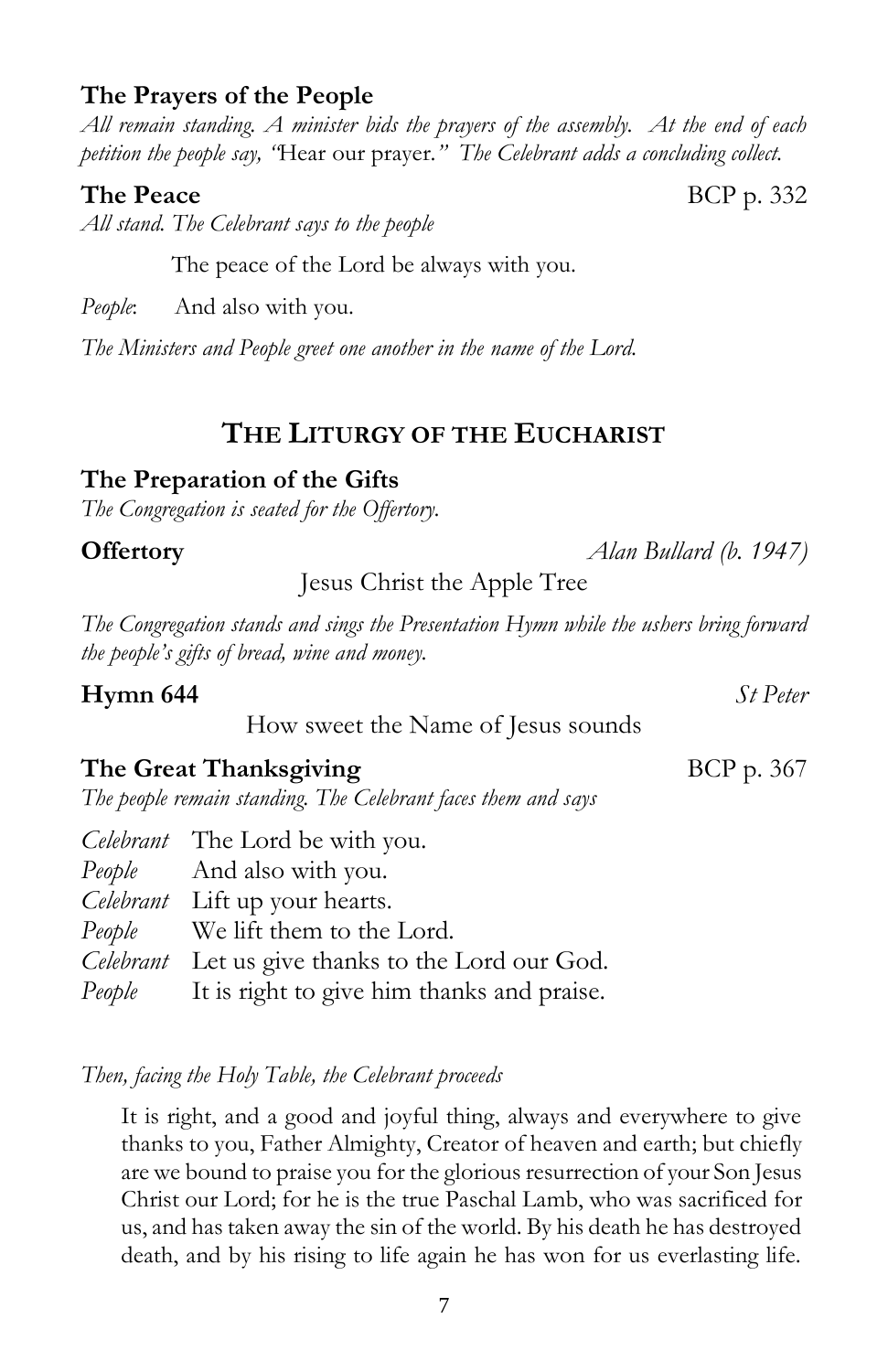Therefore we praise you, joining our voices with Angels and Archangels and with all the company of heaven, who for ever sing this hymn to proclaim the glory of your Name:

*The Congregation sings* Sanctus and Benedictus*.* 

# **Hymn S128** *Mathias*

# Holy, holy, holy Lord

*The people stand or kneel. Then the Celebrant continues*

We give thanks to you, O God, for the goodness and love which you have made known to us in creation; in the calling of Israel to be your people; in your Word spoken through the prophets; and above all in the Word made flesh, Jesus, your Son. For in these last days you sent him to be incarnate from the Virgin Mary, to be the Savior and Redeemer of the world. In him, you have delivered us from evil, and made us worthy to stand before you. In him, you have brought us out of error into truth, out of sin into righteousness, out of death into life.

On the night before he died for us, our Lord Jesus Christ took bread; and when he had given thanks to you, he broke it, and gave it to his disciples, and said, "Take, eat: This is my Body, which is given for you. Do this for the remembrance of me."

After supper he took the cup of wine; and when he had given thanks, he gave it to them, and said, "Drink this, all of you: This is my Blood of the new Covenant, which is shed for you and for many for the forgiveness of sins. Whenever you drink it, do this for the remembrance of me."



Therefore, according to his command, O Father,

*The Celebrant continues*

And we offer our sacrifice of praise and thanksgiving to you, O Lord of all; presenting to you, from your creation, this bread and this wine.

We pray you, gracious God, to send your Holy Spirit upon these gifts that they may be the Sacrament of the Body of Christ and his Blood of the new Covenant. Unite us to your Son in his sacrifice, that we may be acceptable through him, being sanctified by the Holy Spirit. In the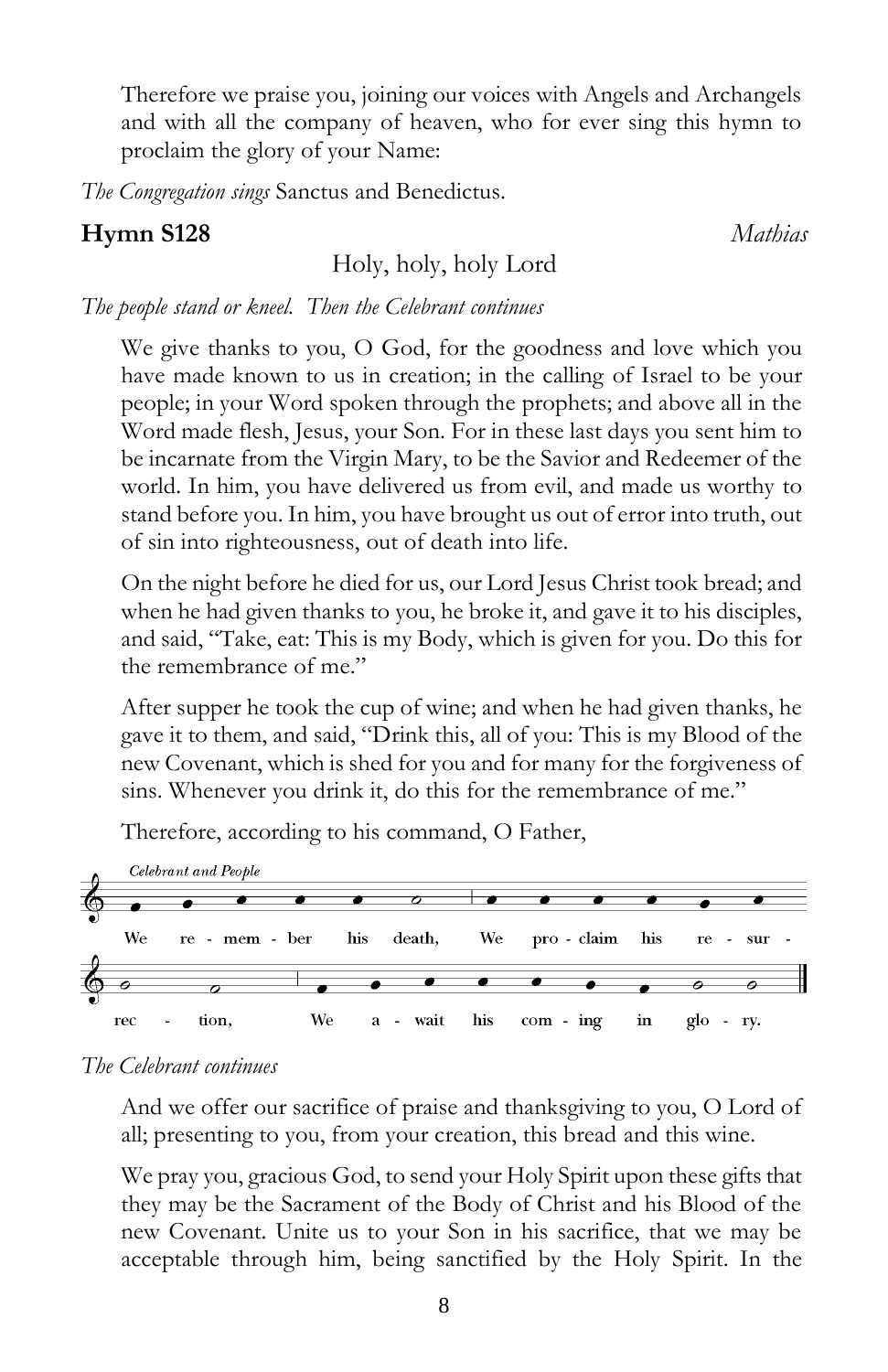fullness of time, put all things in subjection under your Christ, and bring us to that heavenly country where, with the ever-blessed Virgin Mary, Blessed John our Patron, and all your saints, we may enter the everlasting heritage of your sons and daughters; through Jesus Christ our Lord, the firstborn of all creation, the head of the Church, and the author of our salvation.

By him, and with him, and in him, in the unity of the Holy Spirit all honor and glory is yours, Almighty Father, now and for ever.

### *People* **AMEN**

#### *The Celebrant sings*

And now, as our Savior Christ has taught us, we are bold to say

*All join in singing* The Lord's Prayer

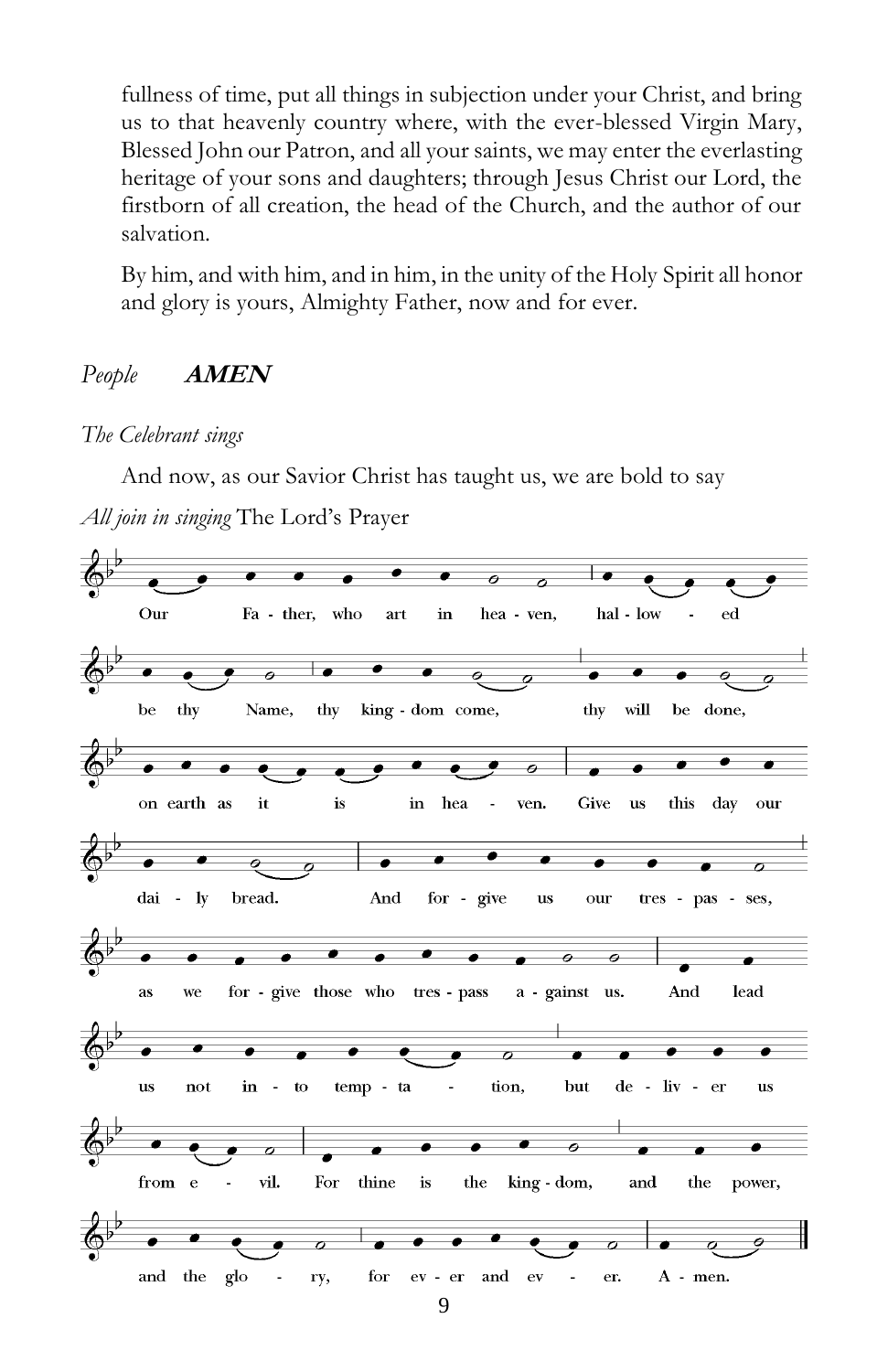# **The Breaking of the Bread**

# **Hymn S165** *Mathias*

# Jesus, Lamb of God

## **The Invitation**

*The Celebrant invites the people to receive the Holy Communion.*

### **WE ARE ALL INVITED TO THE LORD'S TABLE**

*IN THE EPISCOPAL CHURCH, all baptized persons are invited to receive the Holy Communion. Members of other Christian churches who receive Holy Communion in their own churches are invited to share in receiving the Body and Blood of Our Lord.* 

*Persons who do not wish to receive Communion are invited to come forward with everyone else to receive a blessing.*

*At the conclusion of the distribution of communion, the Congregation remains seated and sings the Communion Hymn.*

# **Hymn 306** *Sursum Corda*

Come, risen Lord, and deign to be our guest

## **Postcommunion Prayer** BCP p. 366

*The Celebrant says*

Let us pray.

### *Celebrant and People*

Almighty and everliving God, we thank you for feeding us with the spiritual food of the most precious Body and Blood of your Son our Savior Jesus Christ; and for assuring us in these holy mysteries that we are living members of the Body of your Son, and heirs of your eternal kingdom. And now, Father, send us out to do the work you have given us to do, to love and serve you as faithful witnesses of Christ our Lord. To him, to you, and to the Holy Spirit, be honor and glory, now and for ever. Amen.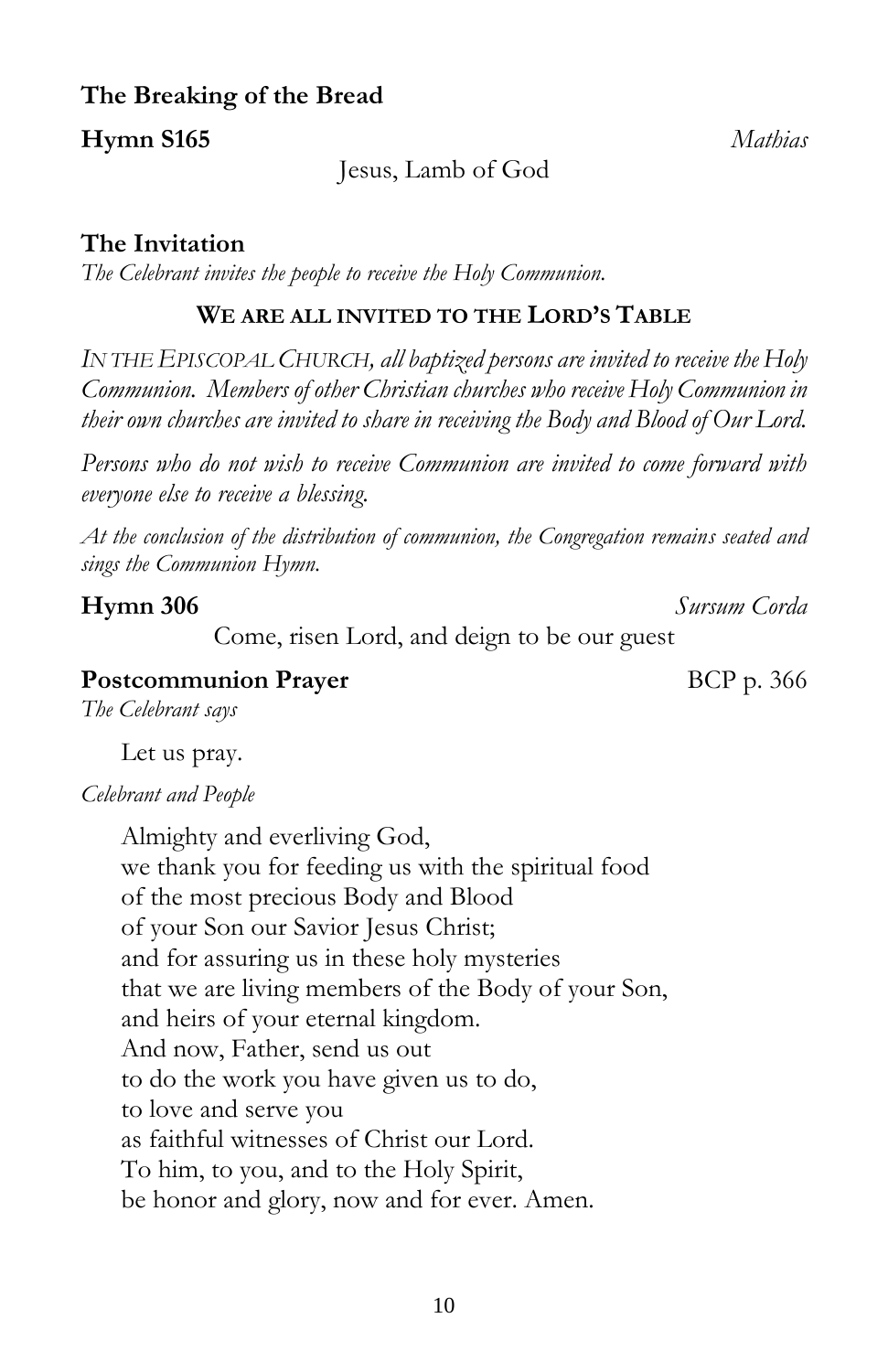# **The Blessing**

*The Celebrant says*

The Lord be with you.

*People* And also with you.

*The Celebrant blesses the People. The People respond*

Amen.

# **Welcome and Announcements**

*The Congregation may be seated for the announcements. At the invitation of the Celebrant, the people stand and sing the Retiring Processional Hymn*

# **Hymn 401** *Leoni*

# The God of Abram praise

# **The Dismissal**

*The Celebrant dismisses the assembly, first saying*

| People | The Lord be with you.<br>And also with you.                                                                          |
|--------|----------------------------------------------------------------------------------------------------------------------|
| People | <i>Celebrant</i> Let us go forth in the name of Christ. Alleluial Alleluial<br>Thanks be to God. Alleluia! Alleluia! |

# **Postlude**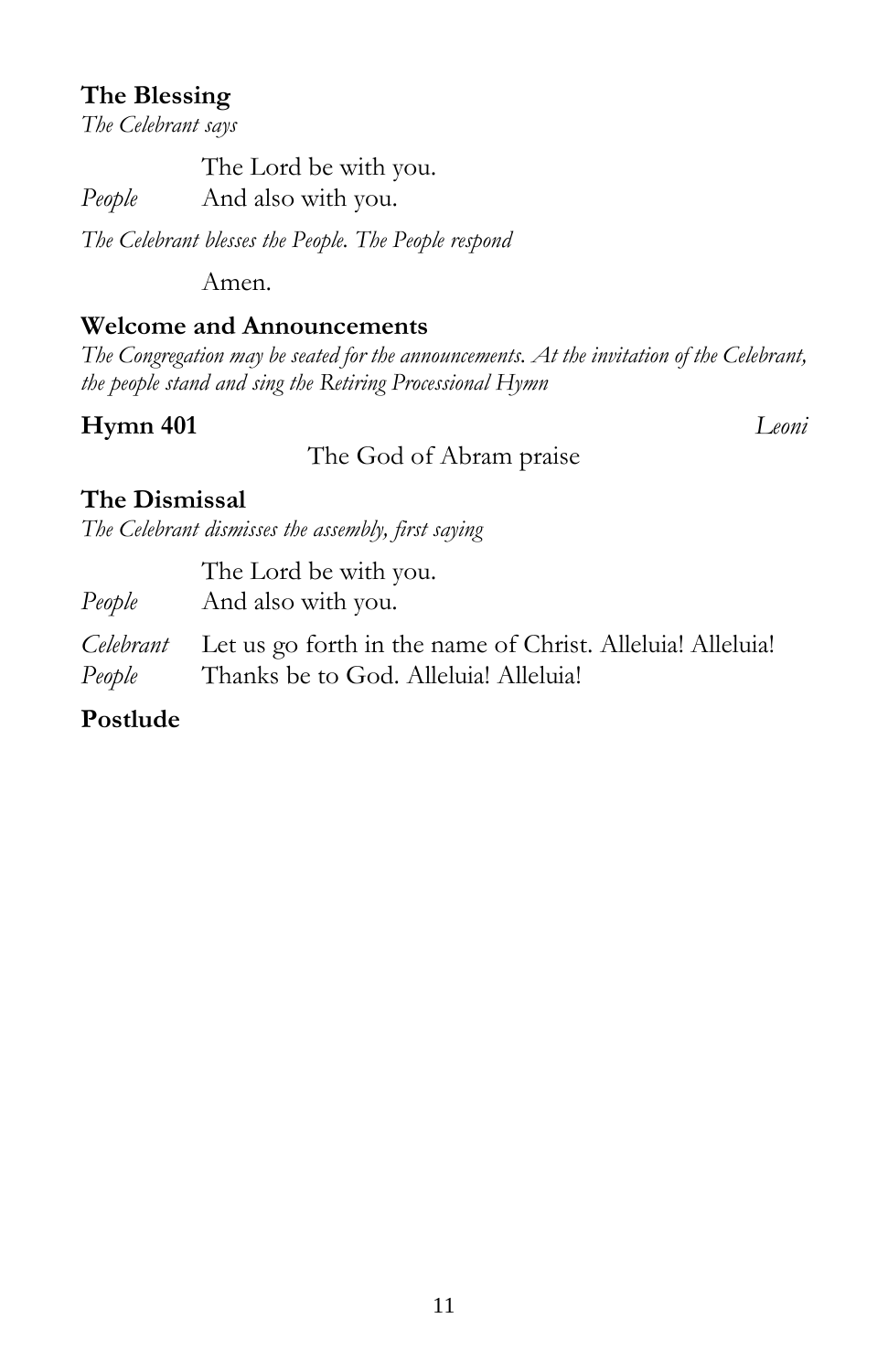# **SERVING IN TODAY'S LITURGY:**

| Lay Eucharistic Ministers Connie McLean & Br Jacob Taylor |
|-----------------------------------------------------------|
|                                                           |
|                                                           |

## **PLEASE REMEMBER IN YOUR PRAYERS:**

**Our sisters and brothers** Mitchell Schlegel, Neva Bache, Irene Yeager, Carolyn Pearce, Ashley Garris, Jerry Fulford, James Christiansen, Audrey Garner, Joyce Lee, Jayson Chestang.

**Our sisters and brothers who cannot be with us:** Howard Yeager, Marian Boykin, Bob Ross, Ron & Marie Brown, Budd McLean, Mary Catherine Warren.

**Our family and friends:** Bob Sheffield, Marion Hudson, Steve Wood, Carla Peacock, Carol Unsworth, Susan Hansen, Billy Taylor, Bill Cutts, Pam Garner, Karl Gieseler, Keith Matthews, Randy Dunn, Sharon Lee Nolan, Willie Douglas, Gail Savage, Daniel Day, Shirley Cochran, Peggy Sheffield, Cliff Federle, Helen Guthrie, Eddie Hun, Katelynn Tillman, Karen Twilley, Nancy Payne, Donna Pigg, Tiffany Matthews, Betty Williams, Latecia Cushion Knight, Bonnie Jernigan, Britney Butler, Neal Tourné, Sandy Michel, Connor Crist, Paul Nelson, Tricia Spencer(*deacon)*, *Stephen* Campbell(*priest),* Andrew St. John(*bishop)*

**Our sisters and brothers serving in the Armed Forces:**  Nicholas Boykin, Joshua Maddox, Ryan Hurt, Jacob Hester-Heard, Marcus Rich, Ross Hussmann, Ellis Garner, Eric Mattoon.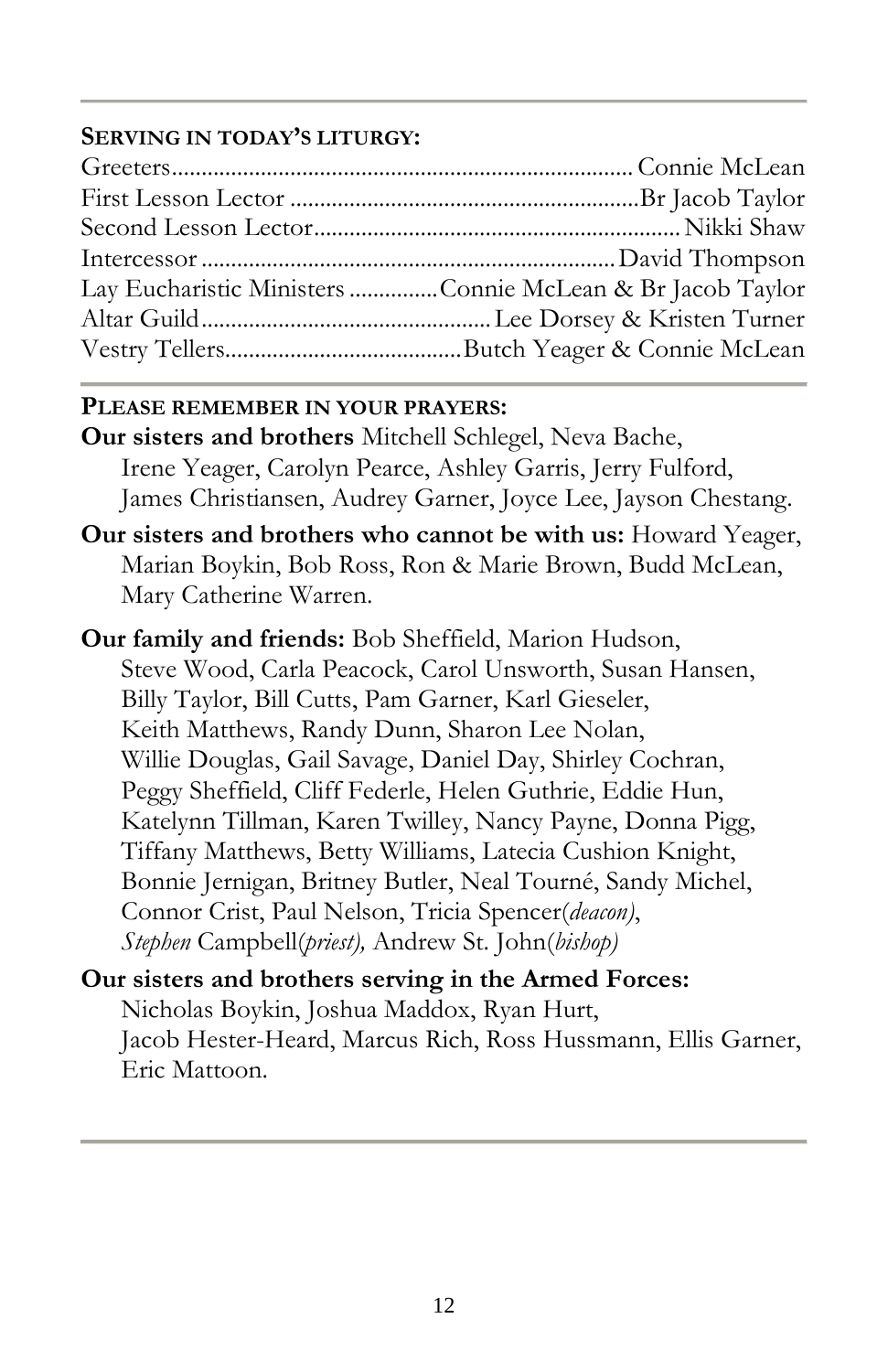# **RECENT ATTENDANCE:**

47 24 April, The Second Sunday of Easter

# **OFFERINGS RECEIVED:**

Week of 24 April

# **THIS WEEK AT SAINT JOHN'S:**

| Today     | $10:00 \text{ AM}$<br>$11:15 \text{ AM}$ | Sung Mass: Third Sunday of Easter<br>Fellowship Time in the Great Hall |
|-----------|------------------------------------------|------------------------------------------------------------------------|
|           |                                          |                                                                        |
|           | 11:30 AM                                 | Outreach Meeting                                                       |
| Wednesday | 6:00 PM                                  | Choir Rehearsal                                                        |
| Sunday    | $10:00$ AM                               | Morning Prayer: Fourth Sunday of Easter                                |
|           | 11:15 AM                                 | Fellowship Time in the Great Hall                                      |
|           | 11:30 AM                                 | Vestry Meeting in the Parlor                                           |

The church office is staffed from 9:00AM until 2:00PM, Tuesday and Wednesday. Outside of office hours or in an emergency, please call the Senior Warden at 251-709-2343. The [office@stjohnsmobile.org](mailto:office@stjohnsmobile.org) email account will be checked regularly.